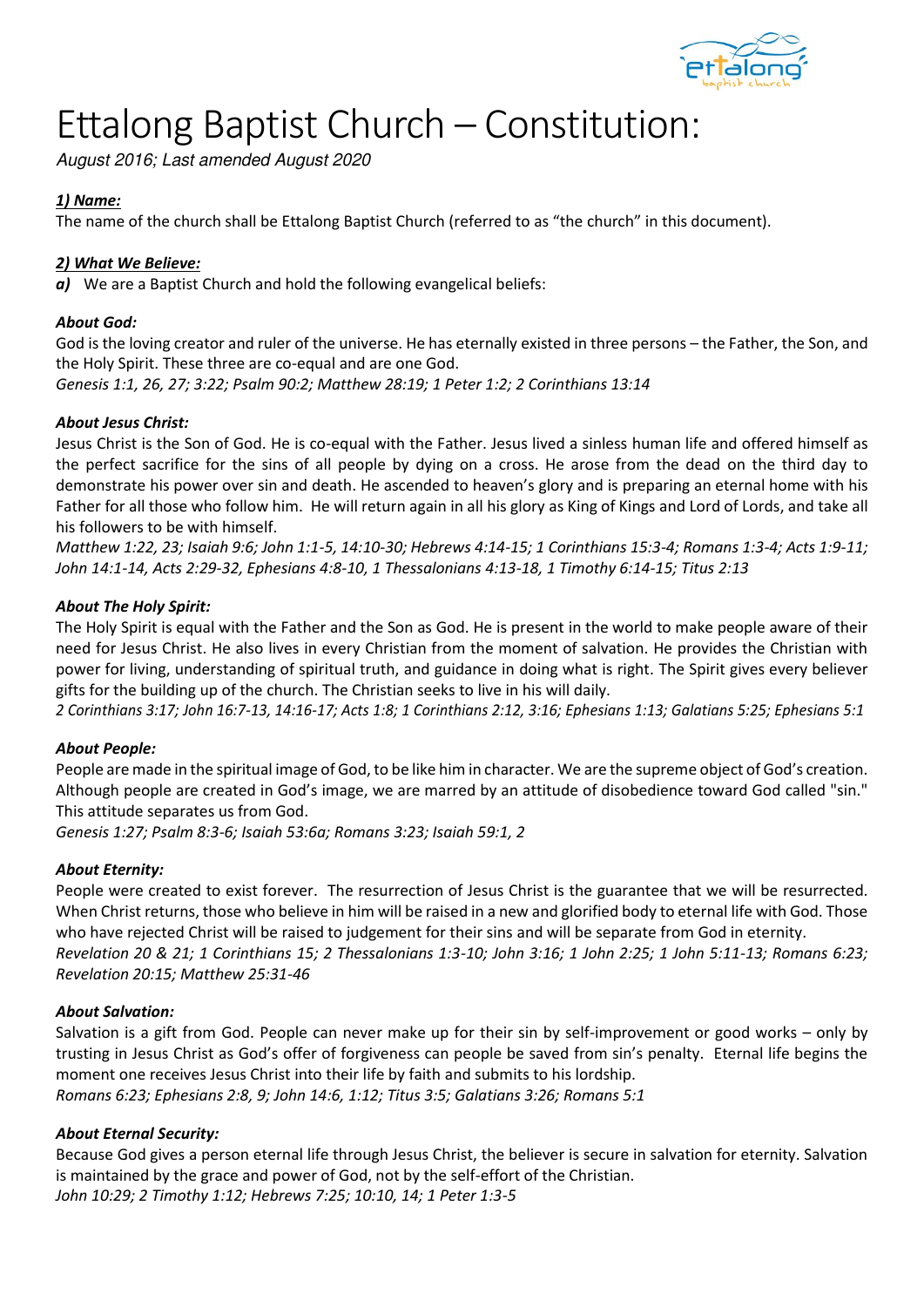

# *About The Bible:*

The Bible is God's word to all people. It was written by human authors, under the supernatural guidance of the Holy Spirit. It is the supreme source of truth for Christian beliefs and living. Because it is inspired by God, it is truth without any mixture of error.

*2 Timothy 3:16; 2 Peter 1:20, 21; 2 Timothy 1:13; Psalm 12:6, 119:105, 160; Proverbs 30:5* 

## *About Believers Baptism:*

Baptism by immersion is an ordinance given by Jesus Christ that symbolises his death, burial, and resurrection. It is a public declaration that the believer has accepted Jesus Christ as their personal Saviour. Baptism does not save, but shows the world that the believer has already been saved. While baptism is not required for salvation, it is a biblical command and demonstrates the believers love and obedience to Christ.

*Colossians 2:12; Acts 2:41; Ephesians 2: 8-9; Matthew 28:19-20* 

#### *About Communion:*

Communion, or the Lord's Supper, is an ordinance given to all believers by Jesus Christ to remember his sacrifice for us and to symbolise the new covenant. The elements of bread and wine are symbols of Christ's broken body and shed blood. Communion is not a means of salvation. Rather, it is a testament of a believer's faith in the atoning work of the cross.

*Matthew 26:26-30; Mark 14:22-26; Luke 22:19,20; 1 Corinthians 11:23-29* 

**b)** The church shall also hold to and affirms the statement of evangelical beliefs as adopted by the 1979 Baptist Union of NSW Assembly and amended by the 2003 Assembly.

#### *3) Church Purpose, Values, and Vision:*

The Lead Pastor and church Leadership will prayerfully and wisely continue to develop, in conjunction with the whole church, a statement of Purpose, a set of Values, and a statement of Vision for the church. These will be reviewed and amended as necessary so that they are kept current and inspire the church in a direction that is relevant.

#### *4) Church Organisation:*

- *a)* The church shall be affiliated with the Baptist Union of New South Wales, known as the Baptist Association of NSW and ACT.
- **b)** Our leadership structure is in line with the fundamental Baptist principles of the autonomy of the local fellowship and the priesthood of all believers, and shall have full power to manage its own activity as directed by Christ. Christ is the head and cornerstone of the church.
- *c)* We recognise the need to be affiliated with other Baptist Churches through the NSW Baptist Association and will seek to be actively involved in the Association, and cooperate with other Baptist Churches.
- d) We seek to be a **Safe Church and as such we adopt policies**, practices and procedures as required.

#### *5) What We Do:*

The church adopts for its aims and functions the following, which it believes to be in harmony with the purpose of Christ's Church as declared in the New Testament:

- *a)* To encourage its members to assemble regularly for the public worship of God.
- **b)** To inspire and maintain an active spiritual growth, and use of Spiritual Gifts, among its members.
- *c)* To proclaim the truths of the Bible by which people experience salvation, and lead those who believe to be fully committed Ministry Partners of the church.
- *d)* To promote Christian love to all people.
- *e)* To proclaim the gospel and Lordship of Jesus Christ to all.
- *f*) To assist people who are in need.

# *6) Members and Ministry Partners:*

# *a) Who Are Church Members?*

- Every person who is a part of Ettalong Baptist Church is a member of the church.
- To be a member persons must trust in Jesus, accepting him as their forgiver, leader and Lord. *Acts 16:31, John 14:6, Ephesians 2:19-22, Revelation 21*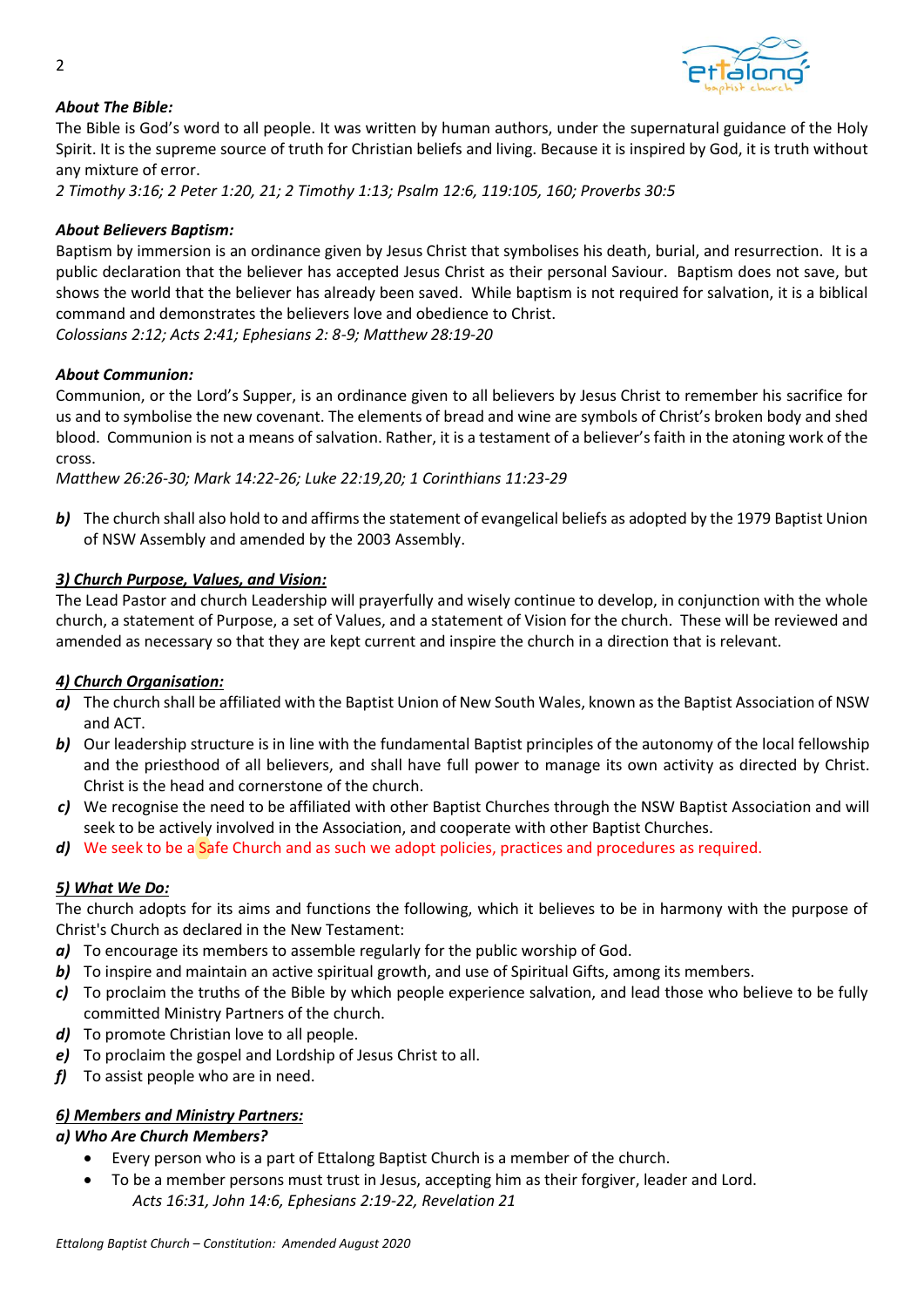

## *b) Who Are Ministry Partners?*

- We believe every Christian is a member of Christ's Church, but we also believe it is not enough to simply say that we belong to a church. Ministry Partners are active in the implementation and fulfilment of the church's vision, purpose and values, and provide a place of accountability and support in ministry oversight.
- Within the Scriptures there are many metaphors used to describe the church. Images such as: 'the body'; 'living stones'; and 'royal priesthood'. Ministry Partners recognise that ministry is to be engaged in by all believers, not just 'the paid professionals'.
- The redemptive potential of Ettalong Baptist Church will only reach fulfilment when we all capture vision, carry out the purpose and are committed to the church's values.

### *c) Ministry Partners shall engage in:*

- Grace (Ephesians 2:8-9). Ministry Partners are saved by, and live in the grace of Jesus. This grace is not a license to sin, but rather the empowering presence of God to live a holy, God-honouring life.
- Growth (2 Corinthians 3:18, 2 Peter 3:18). Ministry Partners engage in spiritual disciplines/ practices which feed their soul. Ministry Partners desire to see on-going evidence of their life transforming to reflect Christ.
- Group (Acts 2:46). Ministry Partners participate in Christ's Church and connect with others in significant relationships. Ministry Partners are strongly encouraged to make our weekly worship services and participation in a connect group a high priority.
- Gifts (John 13:12-15, Romans 12:6-8). Ministry Partners serve in the area of their giftedness and passion. With Jesus, they take up the servant's towel and seek to serve more than be served. This will see each Ministry Partner actively seeking to discover, develop and deploy their spiritual SHAPE*<sup>1</sup>* .
- Giving (Proverb 3:9-10, 2 Corinthians 9:6-7). Ministry Partners seek to honour God with their material resources (including time) and support the church using the biblical precedent of the tithe as a goal to reach or exceed.
- Governance (Acts 13:1-3, Hebrews 13:17). Ministry Partners provide a place of accountability and support for the Elders. They set apart Pastors, Elders, Deacons and Group Leaders to their respective roles and seek to make their ministry a joy and not a burden. They affirm and support Church Ministry leaders. They affirm and support the annual budget. They make decisions regarding the purchase or sale of property.

# *d) What Should Be The SHAPE<sup>1</sup> Of Ministry Partners?*

- Character (John 15:5). Our connection with Christ is the source of everything we have. As Jesus Christ said "Apart from me you can do nothing". Ministry Partners recognise a yielded heart is a powerful tool in God's hands. They therefore seek to attend to their own personal purity and spiritual growth to increasingly reflect Christ Jesus.
- Competency (1 Corinthians 12:4-7). Like those who lead them, Ministry Partners are to use their God-given gifts and abilities with a spirit of excellence which honours God and inspires people.
- Chemistry (John 13:34-35). The defining characteristic of God's people is to be their love for one another. Ministry Partners seek to reflect this reality in their relational world.
- Commitment (1 Timothy 1:12). All roles in the church come with an appropriate level of responsibility. It is important therefore, that those who fulfil these roles come to them with a level of commitment that matches those responsibilities.

#### *e) How Do I Become A Ministry Partner?*

• Application to be a Ministry Partner should be made to the Church Secretary. Applicants names can be referred to the Secretary by current Ministry Partners, a member of the Welcome Committee or by the Pastors. The Secretary will arrange for all applicants to receive a copy of this Constitution, the Leadership Structure document, and to be interviewed. A report by those who interview the applicant will be given to the Lead Pastor and Elders for their consideration. Letters of transfer and / or commendation from other Baptist churches will also be taken into account.

<sup>&</sup>lt;sup>1</sup> SHAPE is an acronym for Spiritual Gifts, Heart (or passion), Abilities, Personality, Experience.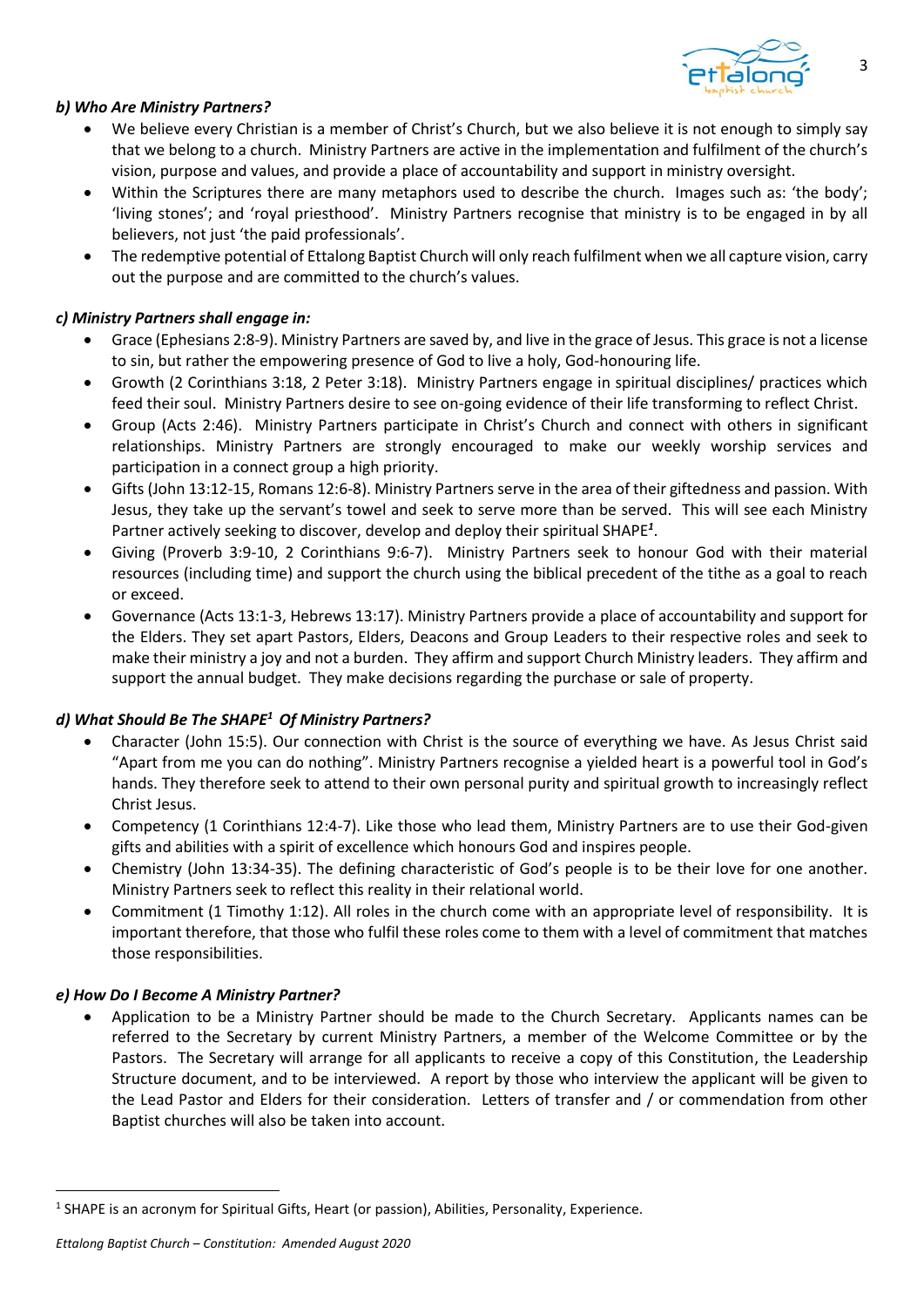

• Applicants who give evidence that they trust Jesus Christ as their forgiver, leader and Lord, who show evidence of a life transformed by Christ, who have publicly been baptised as a believer, by immersion or other meaningful and appropriate method, and who accept the faith and practice of the church may be received as a Ministry Partner after recommendation by the Lead Pastor and Elders and by a vote of affirmation by the Congregational Church Meeting.

## *f) Transfer Of Ministry Partners:*

If a Ministry Partner wishes to join another Christian church, such a church, upon request, may be granted a letter commending them to its fellowship.

#### *g) Exclusion Of Members And Ministry Partners:*

Should a church member or Ministry Partner be guilty of bringing offence to the church, immoral failing, or un-Christian conduct, the church shall follow our conflict resolution policy titled, "When We Have Differences."

#### *h) Matters Of Dispute or Differences:*

When matters of dispute or offence between members or Ministry Partners arise, the church shall follow the procedures laid out in our conflict resolution policy titled, "When We Have Differences."

#### *i) Discipline:*

After following the procedures laid out in the document "When We Have Differences," the Elders should inquire into cases appearing to require the exercise of discipline by the church and, at their discretion, report to the church.

#### *j) Reconciliation:*

In the event of a dispute arising, either between members or Ministry Partners, the Pastor and the church, or the church and the Baptist Association, after following the procedures laid out in the document "When We Have Differences," such a dispute may be referred for decision to suitable persons recommended by the Baptist Association of NSW and ACT.

#### *k) List Of Ministry Partners:*

The Secretary shall prepare, each year, a list of those Ministry Partners who have, for a period of six months, failed to participate in the service of worship without valid excuse. If, after every endeavour has been made to restore them to the fellowship then the Secretary shall present to the church, a recommendation that the names of these Ministry Partners be removed from the list of Ministry Partners.

Admission and Exclusion of Ministry Partners shall only be upon the vote of 75% of the Ministry Partners present and voting at a Church Congregational Meeting.

#### *l) Non Active Ministry Partners:*

The Secretary will contact those Ministry Partners who have moved away from the vicinity of the church or who are no longer able to conveniently, regularly attend services, and will give them the opportunity to be placed on a list of non-active Ministry Partners. Non-active Ministry Partners shall be regarded as being excluded from the list of Ministry Partners when determining a quorum.

#### *7) Leadership Structure:*

The church leadership shall consist of Pastors, Elders, Deacons and Group Leaders. The church's leadership shall be termed collectively as the Church Council. The Church Council shall meet at least twice annually and shall agree to and sign a Leadership Conduct Covenant which shall be referred to at every Church Council meeting, and modified when necessary.

The church's leadership structure shall be described in detail in a document attached to this Constitution.

The document describing the church Leadership Structure may only be modified, altered or changed as outlined in Section 13 of this Constitution titled "Alteration Of Constitution, By-Laws, Official Policies and Attachments."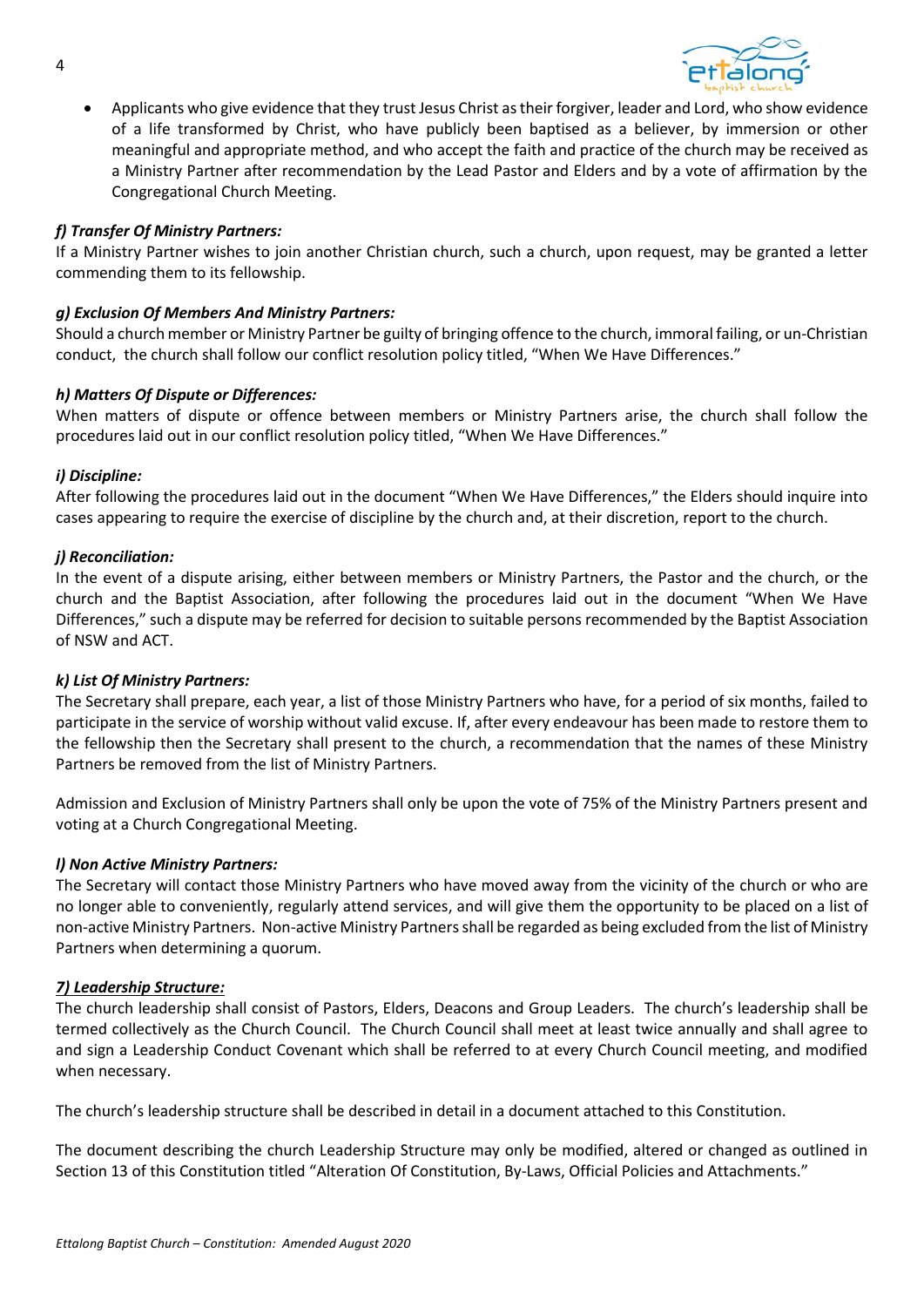

5

# *8) The Pastor(s):*

The Pastor(s) shall be a person whose credentials are acceptable to the Baptist Association of NSW and ACT and who holds the beliefs as set out in Section 2 of this Constitution.

Where more than one Pastor is appointed the Pastors shall comprise the Pastoral Team in which one shall be the Lead Pastor. The Lead Pastor shall normally be ex officio president of all organisations within the church, although this responsibility, at the discretion of the Lead Pastor, may be delegated to another member of the Pastoral team, Elders, or Deacons as appropriate.

## *a) Calling or Removing A Pastor(s):*

The Pastor(s) shall be elected or removed upon a 75% majority vote of Ministry Partners present and voting at a meeting of which written notice shall be given on at least two Sundays preceding at all services, the purpose of such meeting being carefully explained. The quorum at a Church Congregational meeting for the purpose of calling or removing a Pastor is to be 50% of Ministry Partners eligible to vote.

## *b) Procedure When Calling A Pastor:*

- *1.* Using the method described in the current Church Leadership Document, the church shall call and affirm a Pastoral Search Committee.
- *2.* The Pastoral Search Committee shall call for nominations for the role. Members and Ministry Partners of the church may make recommendations for discussion within the committee by submitting a name, together with reasons supporting the recommendation in writing to the Pastoral Search Committee.
- *3.* The committee may advise the Baptist Association of NSW and ACT of the vacancy and seek advice and assistance from the appropriate officer of the Association. The committee may also publicise the vacancy in any other way that is appropriate.
- *4.* Should more than one name come before the committee, prayer and discussion will continue until agreement is reached regarding the approach to one person.
- *5.* The committee shall communicate privately with this nominee and/or with the appropriate officer from the Baptist Association, to ascertain their willingness to allow the name to be placed before the church.
- *6.* Should this nominee be willing, the name shall be submitted to the church after notifying the Elders. Only one name shall be before the church at any one time.
- *7.* In the event of an adverse vote, or a call or approach not being accepted, the above procedure shall be repeated until successful.

All terms and conditions of a call shall be conveyed to a Pastor in writing, having previously been clarified between both parties, together with full particulars of the church and its development.

All Pastors of the church shall have an employment contract that is mutually agreed to by the church and the Pastor, outlining the terms of the call and employment.

#### *9) Church Meetings:*

#### *a) Church Congregational Meetings:*

The church shall meet at least four times a year to seek the mind of Christ through a Church Congregational meeting. This meeting should be conducted in the manner described in the church Leadership document.

#### *b) Annual General Meeting and Annual Reports:*

One of these Church Congregational Meetings shall be an Annual General Meeting, when the church shall vote to affirm various positions of the Church Council as described in the leadership document. Each ministry of the church shall present a written report for this meeting, the Treasurer shall present a financial statement for approval by the meeting, as described in the Church Leadership document.

#### *c) Special Church Meetings:*

Special Church Meetings may be convened as necessary. These may be convened by a majority of the Elders or Deacons, or a requisition signed by one tenth of the Ministry Partners.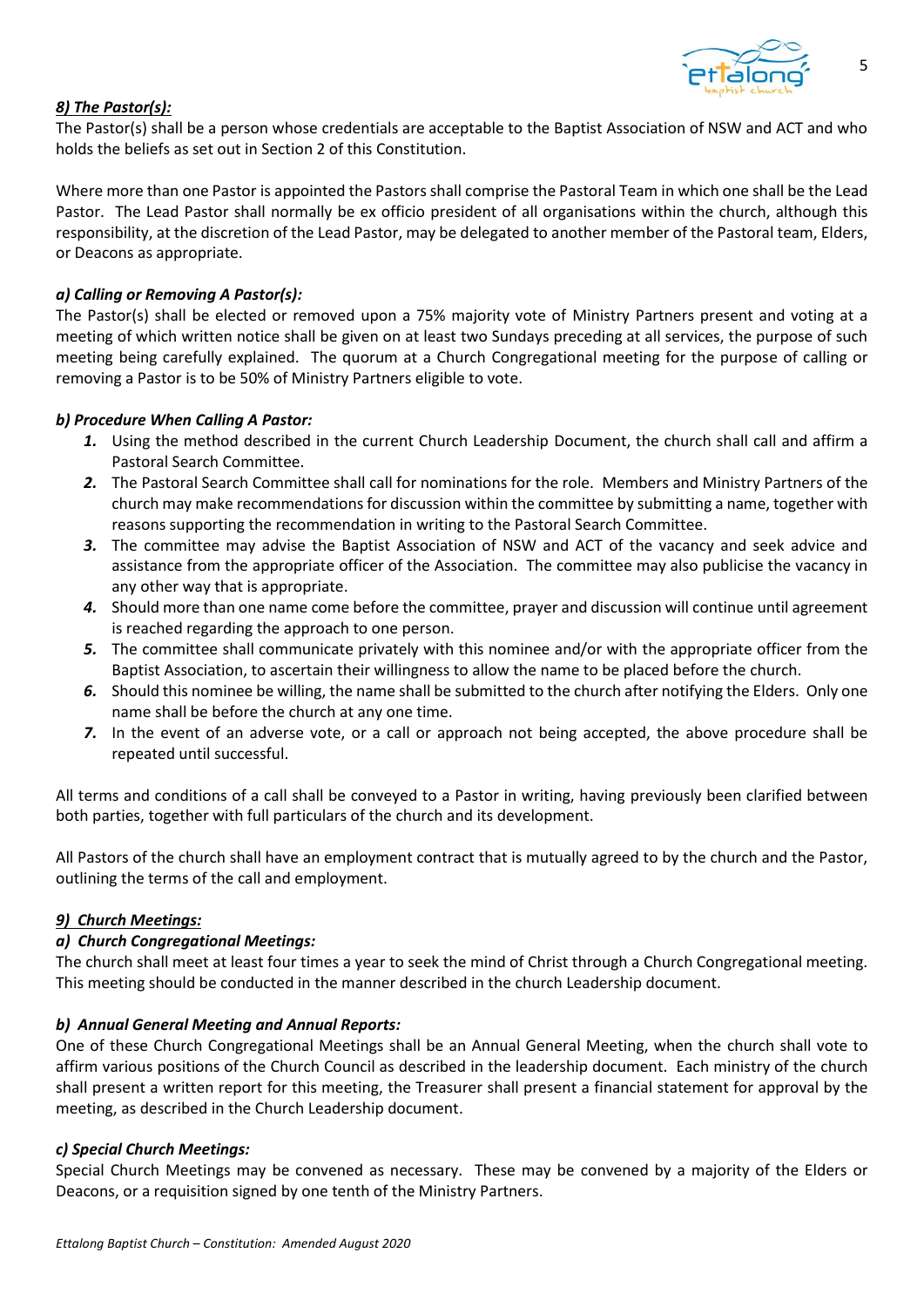

## *b) Other Leadership Meetings:*

Elders Meetings, Deacons Meetings, Church Council Meetings and Special Committee meetings shall be held and conducted in the manner described in the Church Leadership document.

#### *c) Notice Of Meetings:*

Notice of ordinary Church Congregational Meetings shall be given at all services on the preceding Sunday. A written notice should also be placed in the church Bulletin for the preceding Sunday.

Notice of the Annual Church Meeting, or Special Church Meetings, shall be given at all services on the two preceding Sundays. A written notice should also be placed in the church Bulletin.

#### *d) Voting:*

Only active Ministry Partners shall be entitled to vote.

In matters connected with the acquisition, mortgaging or disposal of real property the voting age shall be 18 years and over as prescribed by the Baptist Union Incorporation Act.

Voting shall be taken ordinarily on the voices or by show of hands. Voting relative to the election of church officers shall be by show of hands, or by ballot on occasions that the church shall consider advisable.

**No Casting Votes:** In cases where voting is close, rather than making a casting vote, the church shall pray and deliberate together seeking the Lord's will on the matter. A new meeting shall be called not less than a week later for a new vote to be taken.

#### *e) Quorums:*

The quorum for the ensuing 12 months shall be determined at the Annual Church Meeting, but in any event shall not be less than 20 per cent of Ministry Partners recorded on the roll of active Ministry Partners.

If a quorum is not present within 30 minutes of the appointed time for a Church Congregational meeting, then the meeting shall stand adjourned to a suitable time of not less than one week from the original date. Notice of such an adjourned meeting should be given at all services preceding the meeting. Such a meeting will be competent to deal with the matters in the agenda of the adjourned meeting. At the new meeting, the Ministry Partners present will form a quorum. Such arrangements are only for a General Church Congregational Meeting and special quorums will still apply to adjourned special meetings.

The quorum for special meetings, including those relating to the constitution, will be 30% unless the meeting is for the calling or removal of a Pastor, or for the disposal of real property, which requires 50% as described above.

#### *f) Questions Affecting The Management And General Interests Of The Church:*

These shall be submitted first to the appropriate leaders (Elders, Deacons or Group Leaders) before presentation to the church.

#### *10) Baptism And The Lord's Supper:*

The Lead Pastor may baptise any believer upon application, at the Lead Pastors discretion. Alternatively another member of the pastoral team, Ministry Partner, or other appropriate person may baptise any believer upon approval of the Lead Pastor.

The Lord's Supper shall be observed at least monthly in all public worship services. All believers in the Lord Jesus Christ shall be invited to partake of the supper.